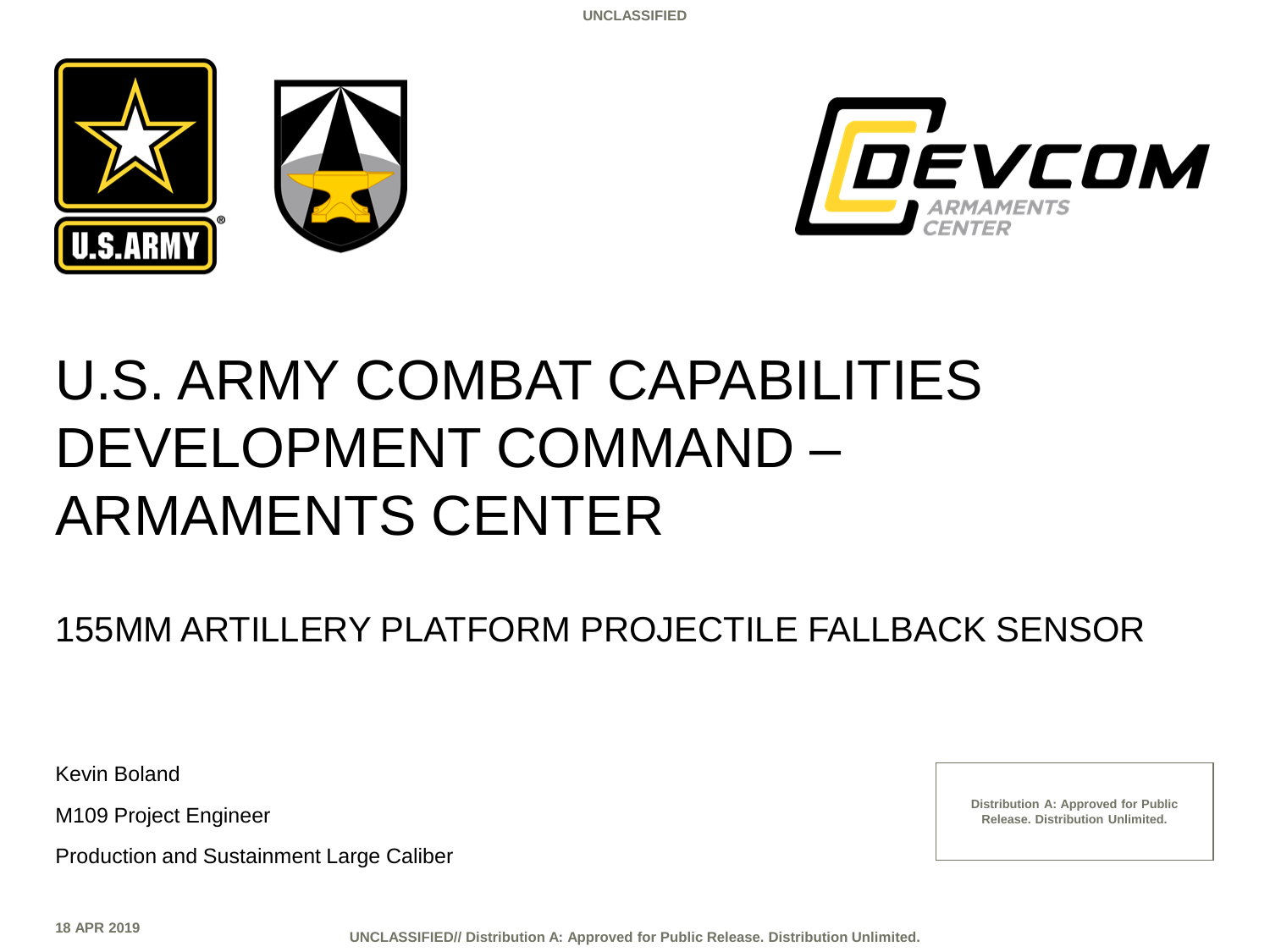**UNCLASSIFIED**





**Classification: Unclassified**

### **Distribution A: Approved for Public Release. Distribution Unlimited.**

**Briefing Type: Technology Needs**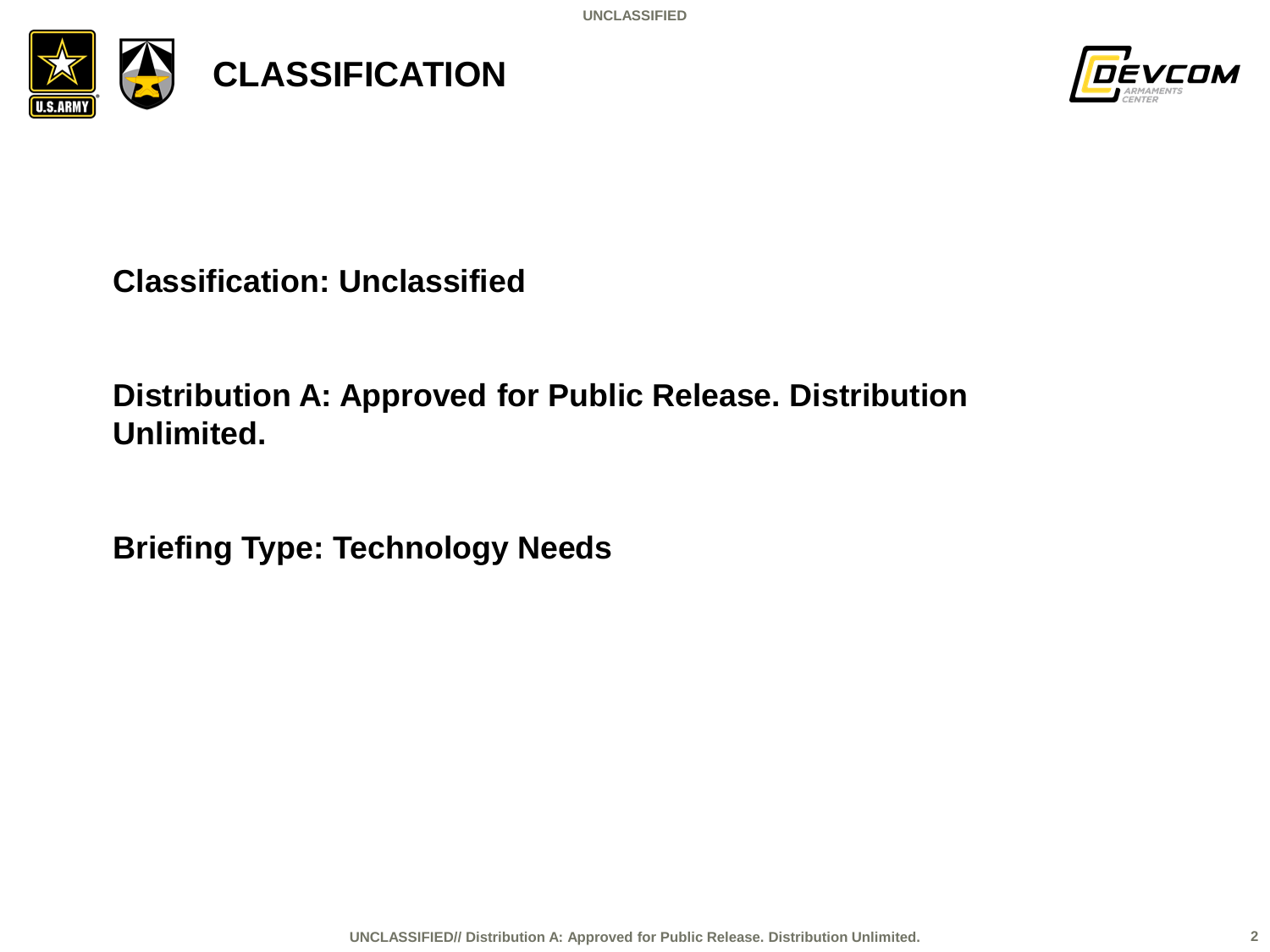



- **NDIA 2019 Theme & Focus**
- **Modern US 155MM Platforms**
- **Fallback Definition**
- **M109 FoV Armament System**
- **Additional Challenges**
- **Path Forward**
- **Questions**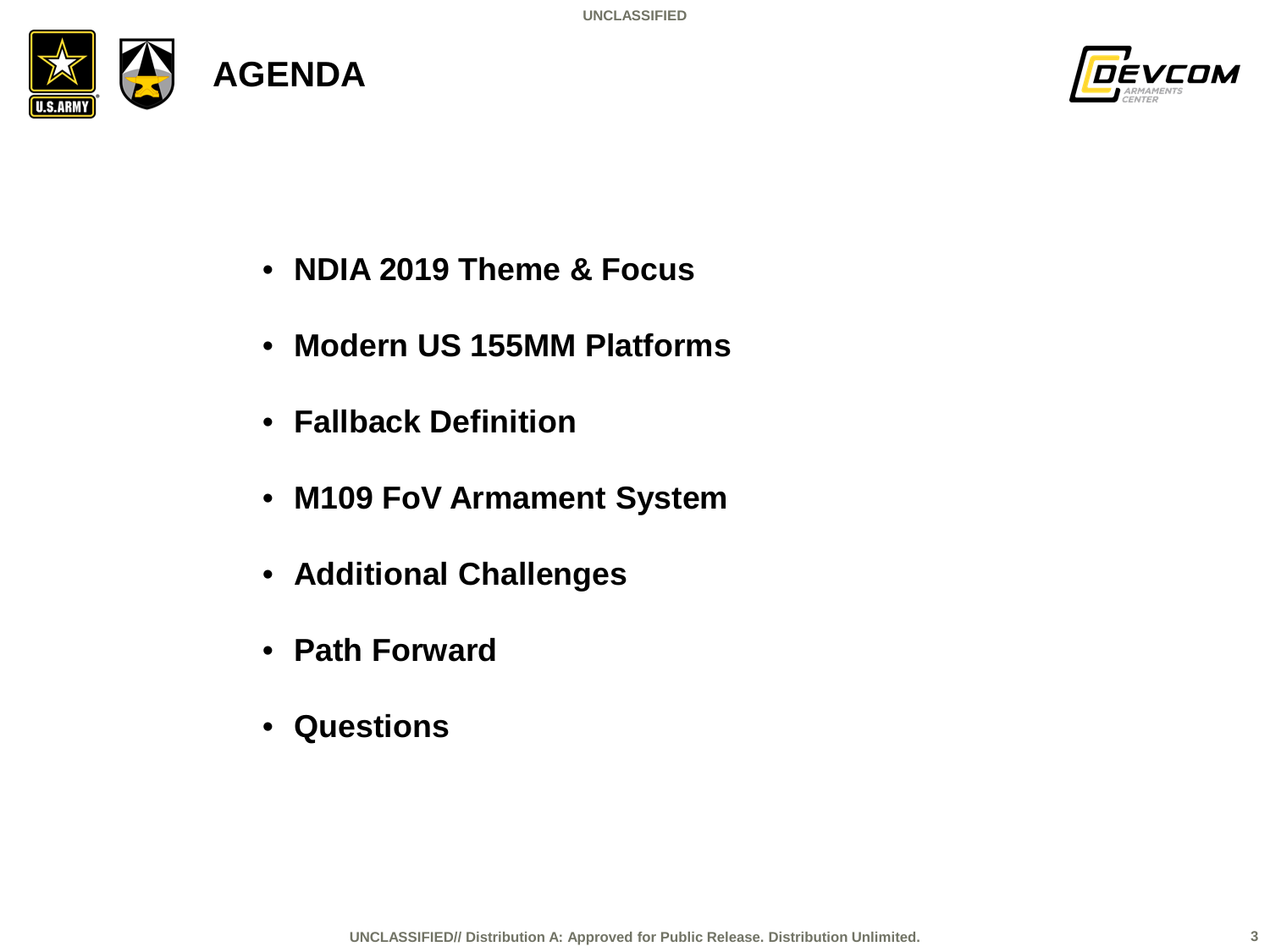**UNCLASSIFIED**





# **"Leveraging Armament Technology Integration to Achieve Modernization, Overmatch, and Operational Readiness"**

**BLUF: Soldiers have no method of determining whether their round stays loaded after the breech is closed**

• **US Government to identify technology that can detect the following:**

- Poor Projectile Seating after Loading into chamber
- Projectile Fallback
- **Currently no system requirement exists for fallback sensor**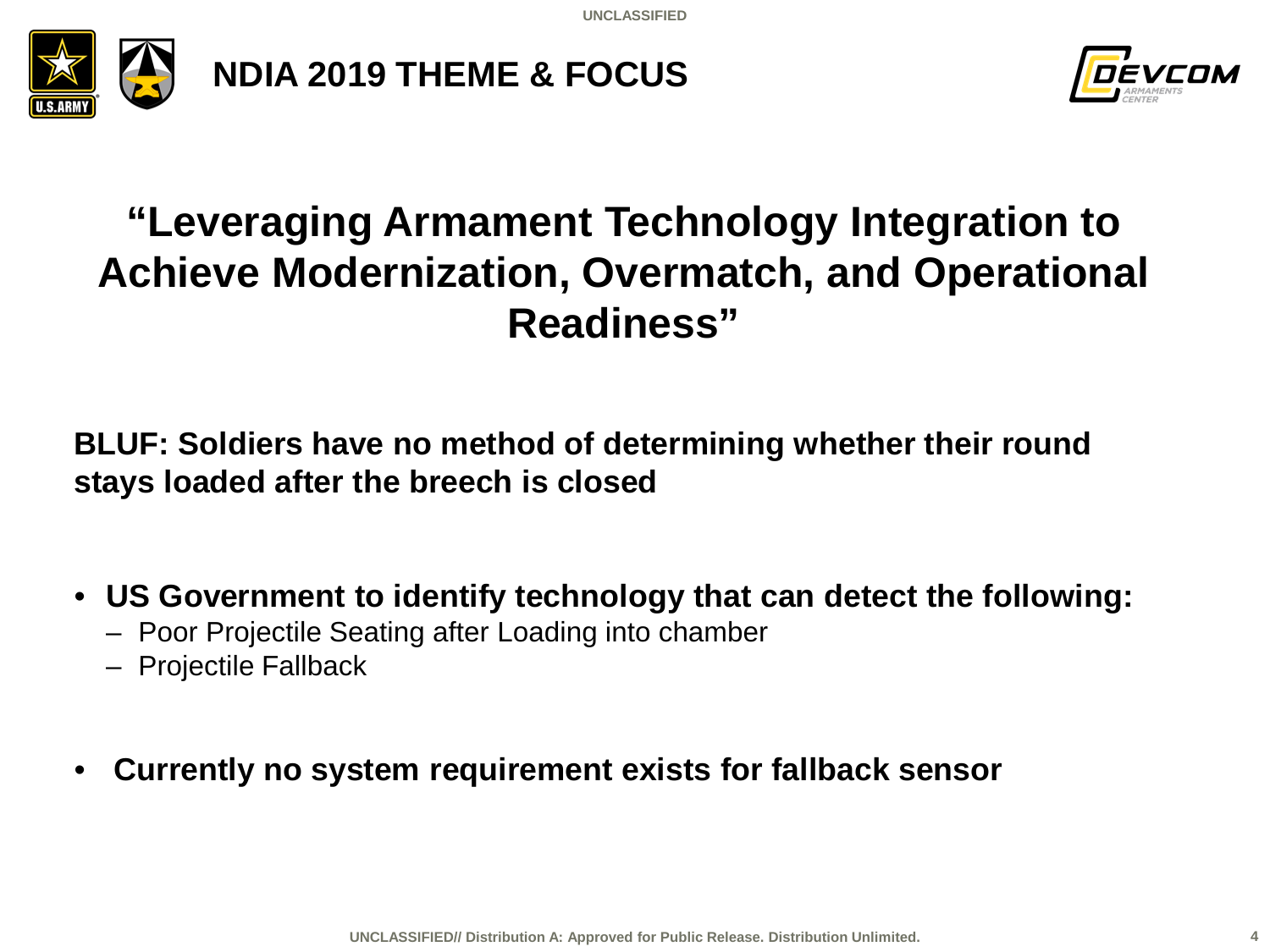

# **MODERN US 155MM HOWITZER PLATFORMS**



#### • **M777 Towed Howitzer**

- 10,000lb, air drop capable
- Manual crank to elevation
- Hand-ram to load projectile

### • **M109A7 Self-Propelled Howitzer**

- 80,000lb armored vehicle
- High Voltage drive system
- Vehicle powered ram & hand-ram
- Legacy Vehicles in the Field

### • **Loading 155MM Projectiles**

- Projectile pushed quickly into chamber
- Projectile retained via interference with gun tube rifling
- Propellant loaded separately
- Screw-block breech is closed and primed to fire

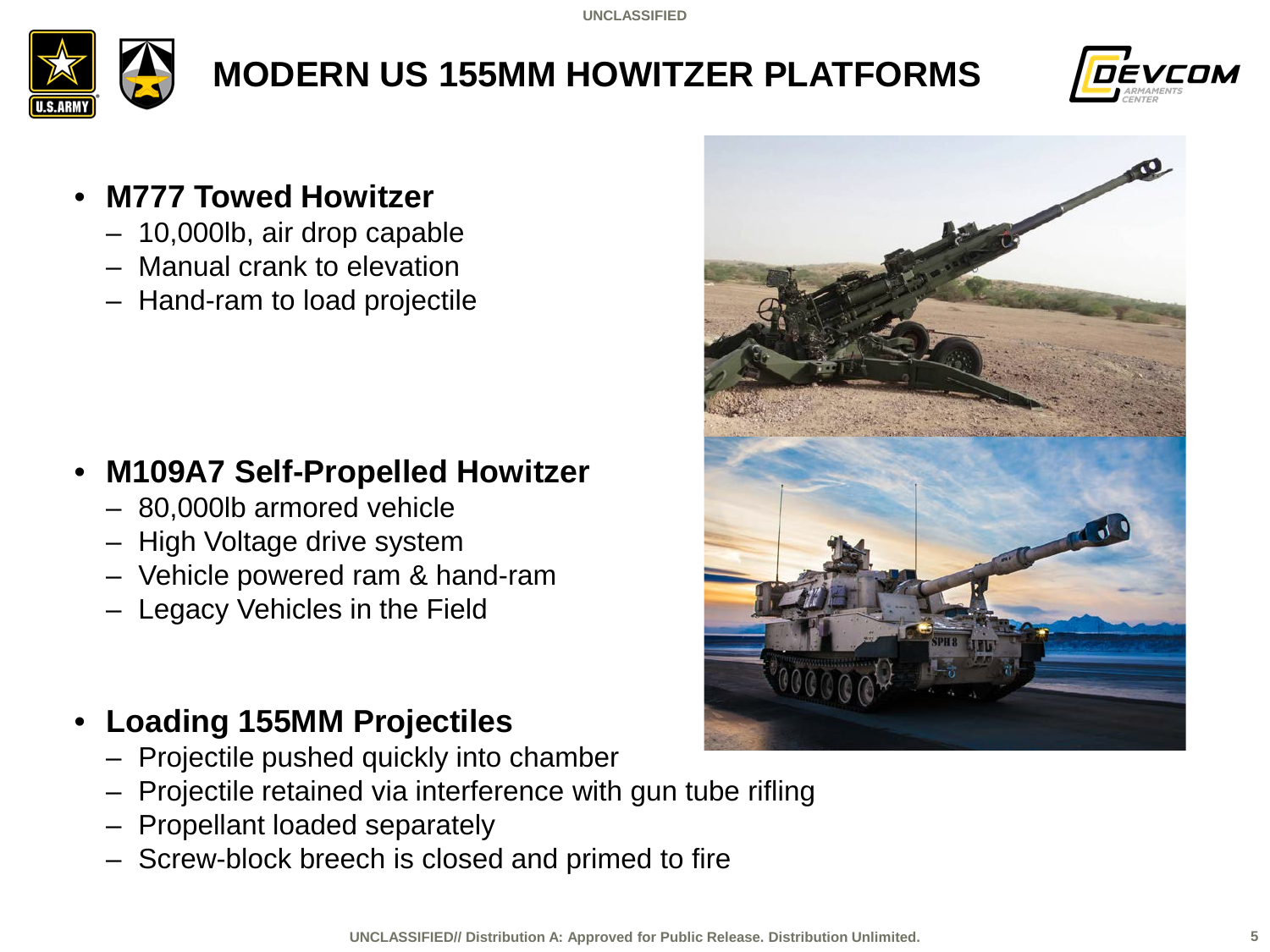

# **FALLBACK DEFINITION**



#### • **Projectile Fallback:**

- Projectile is loaded such that seating isn't adequate
- Propellant is loaded, breech is closed
- Interference is unable to retain projectile when tube is elevated to fire
- Projectile falls back onto propellant charges unnoticed
- Crew fires fallen back round

### • **Consequence:**

- Propellant gasses blow by the rotating band and obturator
	- Exposes projectile aft to higher pressures (potential in-bore detonation)
- Remaining propellant gasses launch round so it collides with origin of rifling at an angle (potential gun tube damage)
- Round exits gun and falls short of intended target increasing risk to friendly forces



**UNCLASSIFIED// Distribution A: Approved for Public Release. Distribution Unlimited.**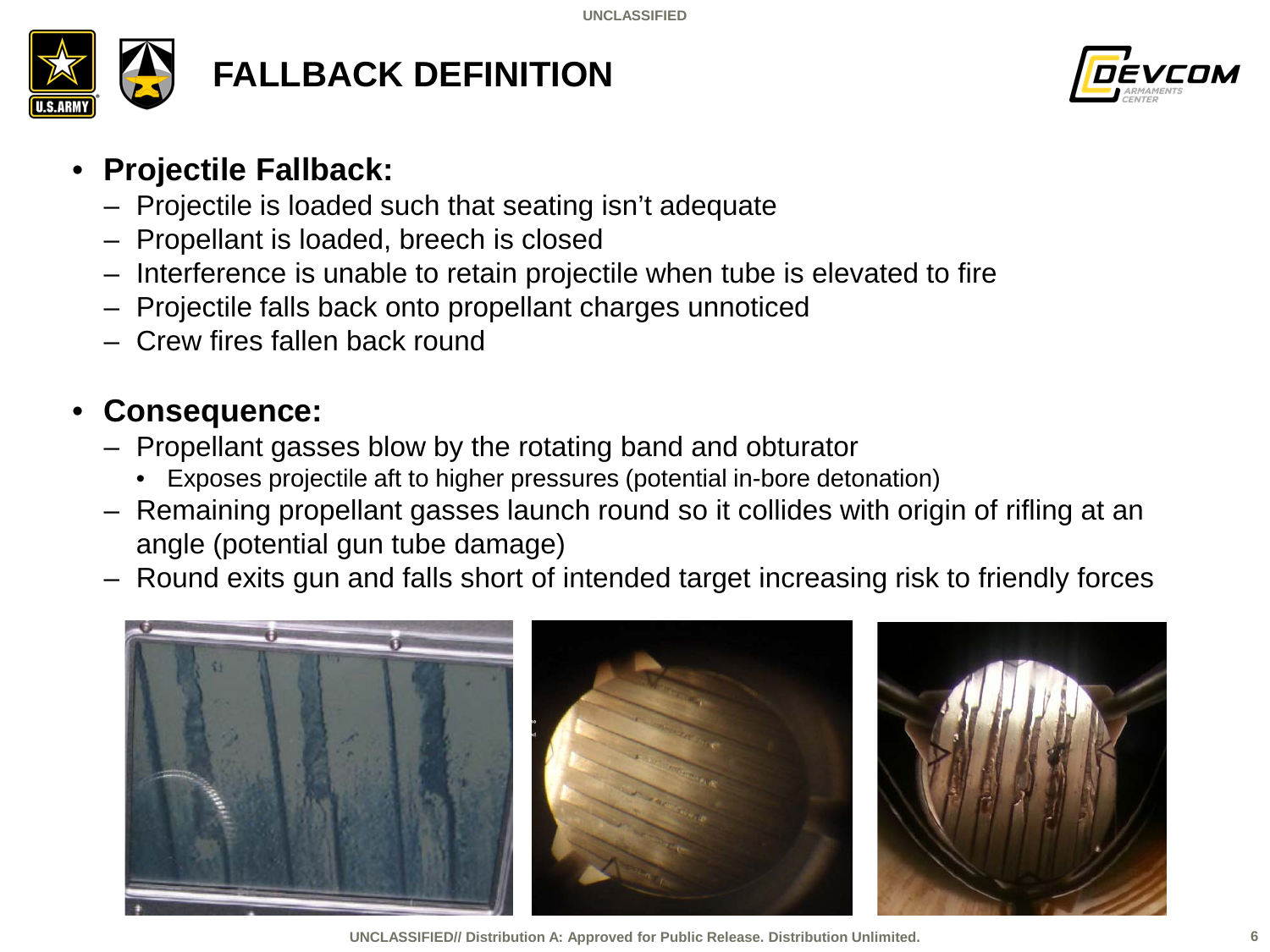**UNCLASSIFIED**



# **M109 FOV ARMAMENT SYSTEM**



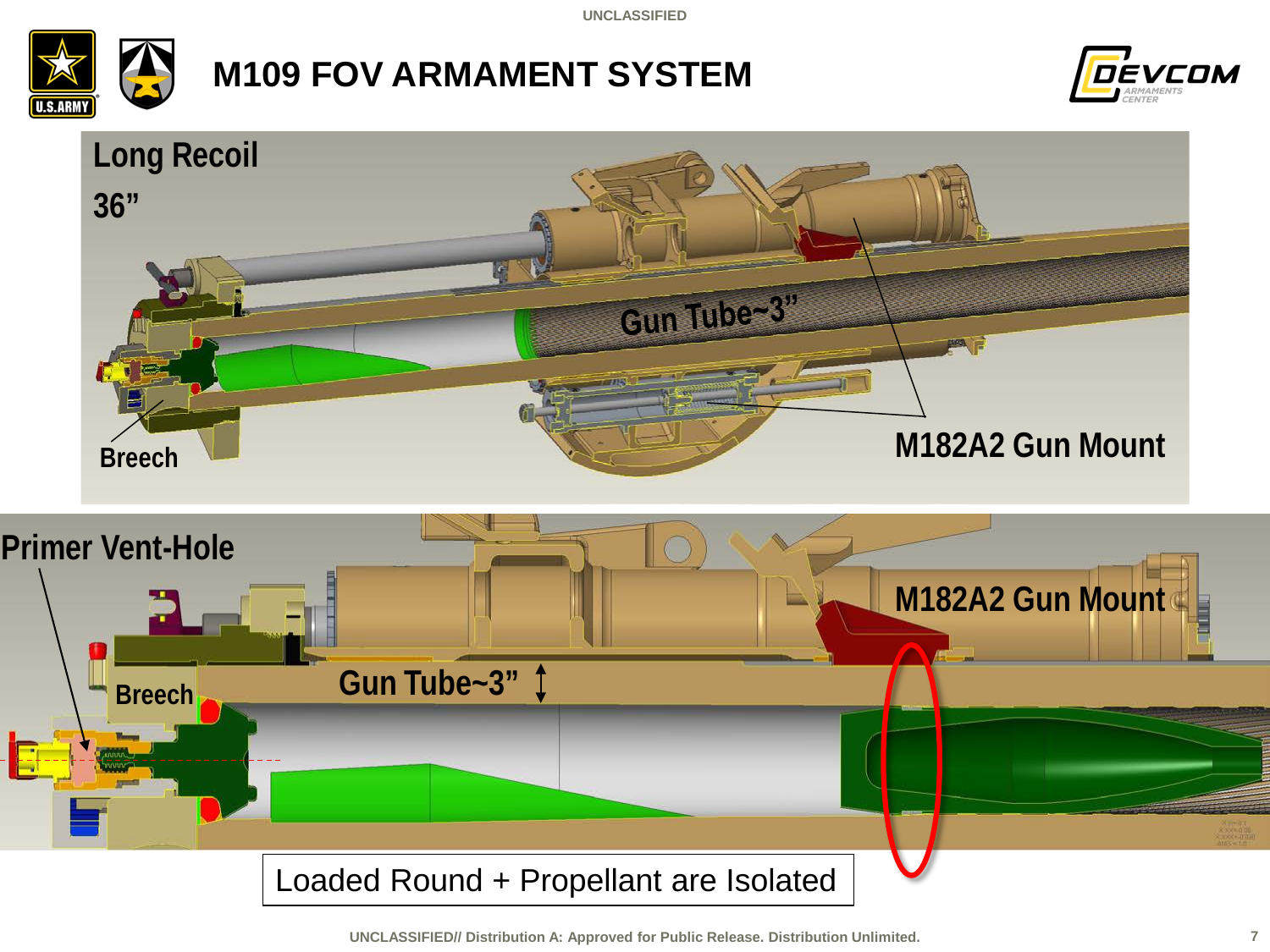

# **ADDITIONAL CHALLENGES**



- **In addition to sensing seating/fallback with closed breech, sensor must be:**
	- Compatible with several 155MM systems in their required range of operating environments
	- Compatible with all projectile and propellant types
	- Automated
	- Extremely reliable

### • **"Good Seat" not well defined**

- Soldiers believe they can hear a good seat
- Fallback difficult to hear, dampened by propellant
- Additional Vehicle Noise: engine, hydraulic motors, nearby firing howitzers, ect



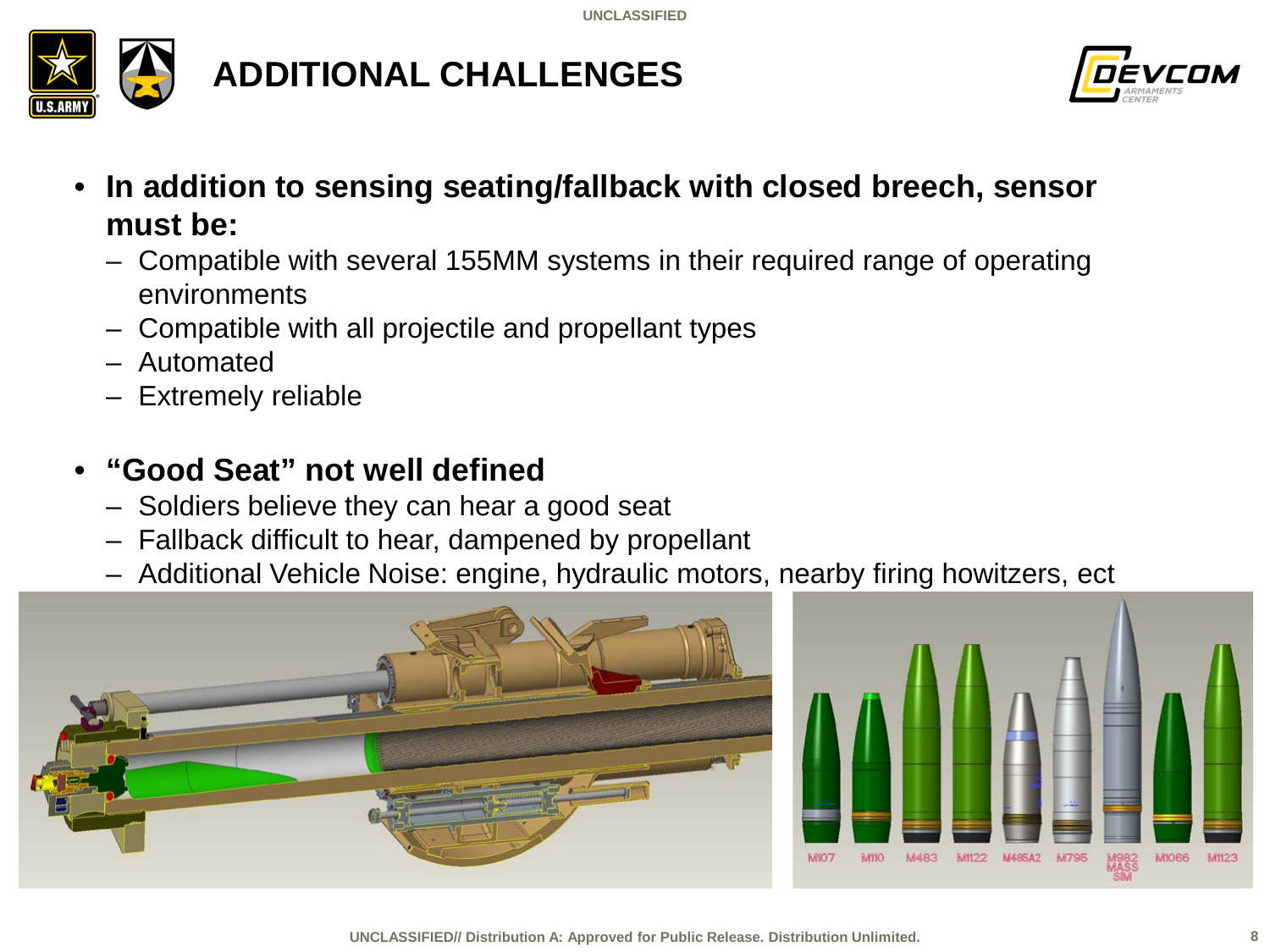



- **Obtain proposals from Industry (August 2019)**
- **Feasibility Test(s) Complete (December 2019)**
	- Simulate Projectile Fallback
	- Capture Data Live
	- Data reduction and Analysis
	- Present to Government
- **Longer Term Initiative to Integrate Armament Solution**
	- Into Howitzer Systems: Legacy, Current, and Future